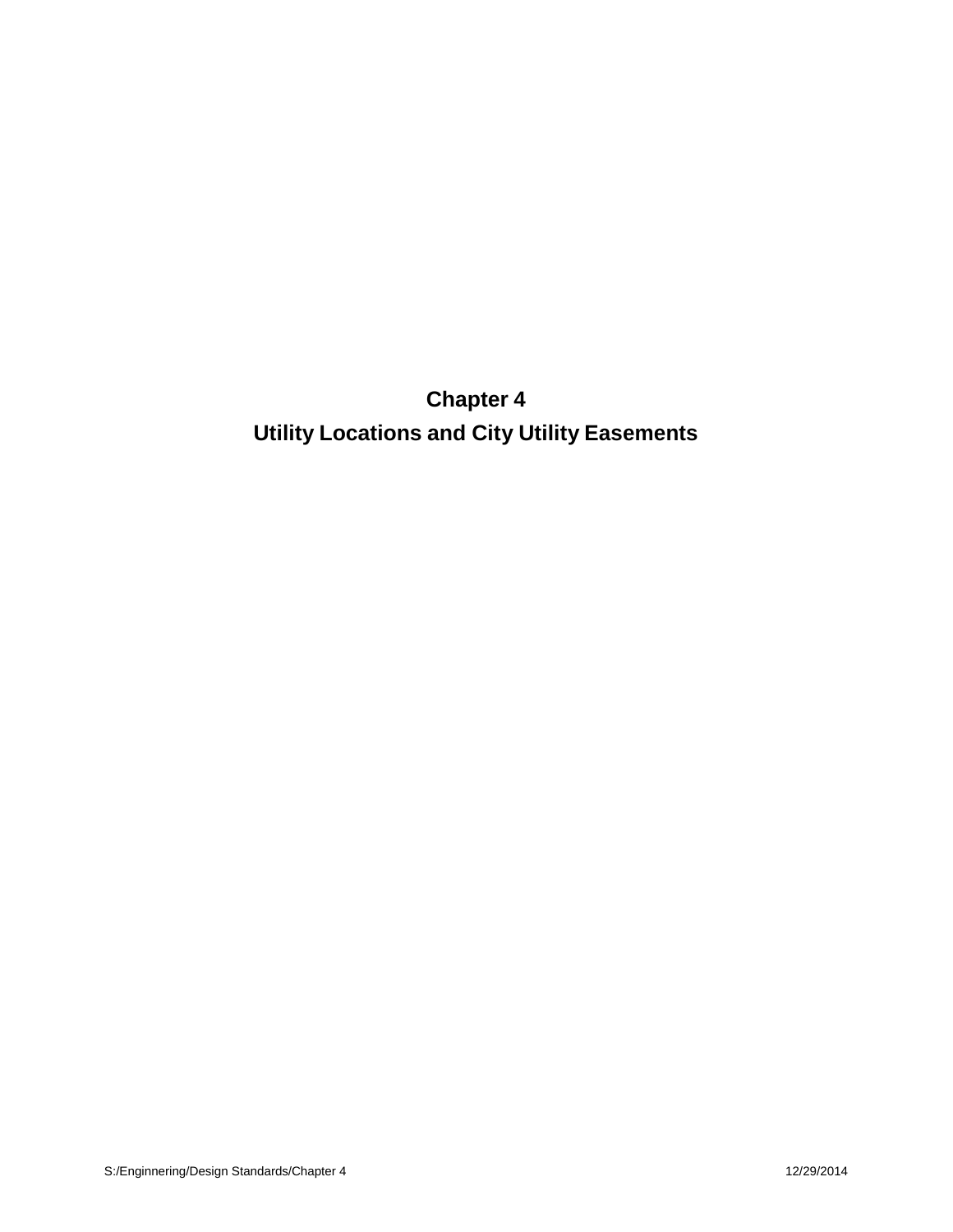## **Chapter 4**

# **Utility Locations and City Utility Easements**

| <b>Section</b> | <b>Topic</b>                         | Page |
|----------------|--------------------------------------|------|
| 4.1            | <b>Purpose of Standard Locations</b> | 4.1  |
| 4.2            | <b>Plans Required</b>                | 4.1  |
| 4.3            | <b>Location Requirements</b>         | 4.1  |
| 4.4            | <b>Street Categories</b>             | 4.2  |
| 4.5            | <b>City Utility Easements</b>        | 4.2  |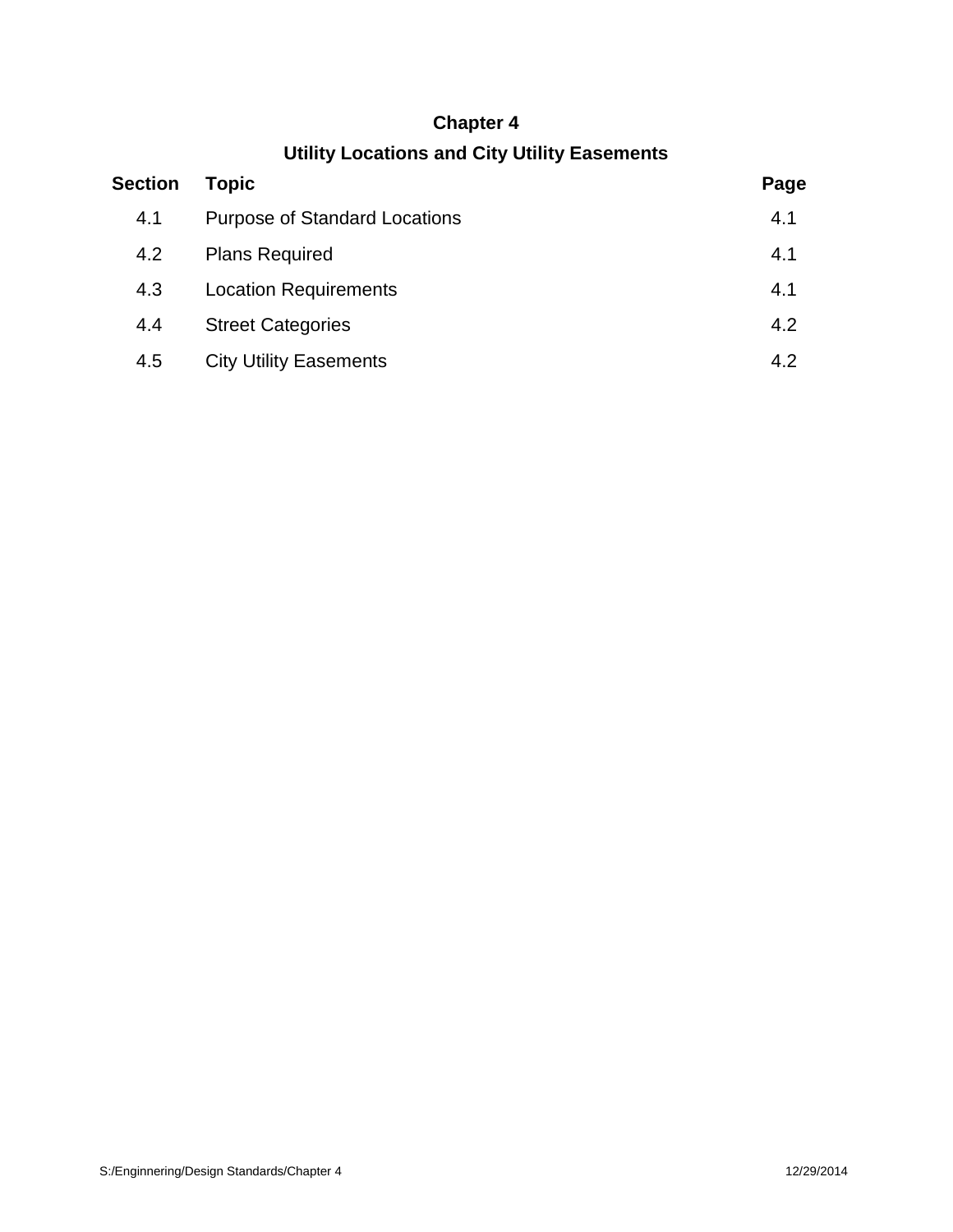### **Chapter 4**

### **Utility Locations and City Utility Easements**

### **4.1 Purpose of Standard Locations**

**4.1.1 Conflicts.** It is necessary to provide adequate space for utilities in a manner that will minimize conflicts between using the public right-of-way for transportation purposes and utility purposes. When street grades, alignments, or widths are changed, utilities are usually required to relocate. Oftentimes standard locations are inapplicable and unobtainable in street areas where existing utilities are seriously crowded and where it would not be feasible to expect major or dramatic reorientation of the underground. The location criteria must be practical and applicable in new developments, in urban relocation work, and in cases where overhead facilities are being converted into underground structures and plans.

**4.1.2 Relocations.** Utilities are not expected to revise existing facilities as to location or depth solely or primarily for the purpose of creating uniformity. However, when new or relocation work is undertaken, uniformity should be sought. It is acknowledged that the present may be locked in because of the past, but there should be consideration for uniform utility locations for the future.

### **4.2 Plans Required**

**4.2.1 Construction Approval.** Any utility or other facility constructed in City right of-way shall have construction plans submitted and approved in accordance with requirements in these Design Standards. No construction permit shall be issued for construction of new utilities or extension of existing facilities (except service taps or laterals to individual properties) without prior construction plan approval by the City.

**4.2.2 Conformance.** The applicant's completed facility shall be in conformance with the drawings or sketches referred to above, unless a special variance has been requested and approved by the City.

### **4.3 Location Requirements**

All utilities located within the public right-of-way shall be in accordance with drawings based on width of right-of-way and pavement width. (See Figures 4.1 through 4.6.)

- (1) Utilities already existing in non-standard locations may be replaced in the same location when permitted by the City Engineer.
- (2) Gravity lines shall take preference as to horizontal and vertical alignment over non-gravity systems and pressure systems.
- (3) Consideration will be given to the use of utility easements adjacent to the public right-of-way and to the use of alleys and medians.
- (4) In the event of a conflict, or if a particular utility requires more than one system be installed in the right-of-way, the alternate location may be used when permitted by the City Engineer.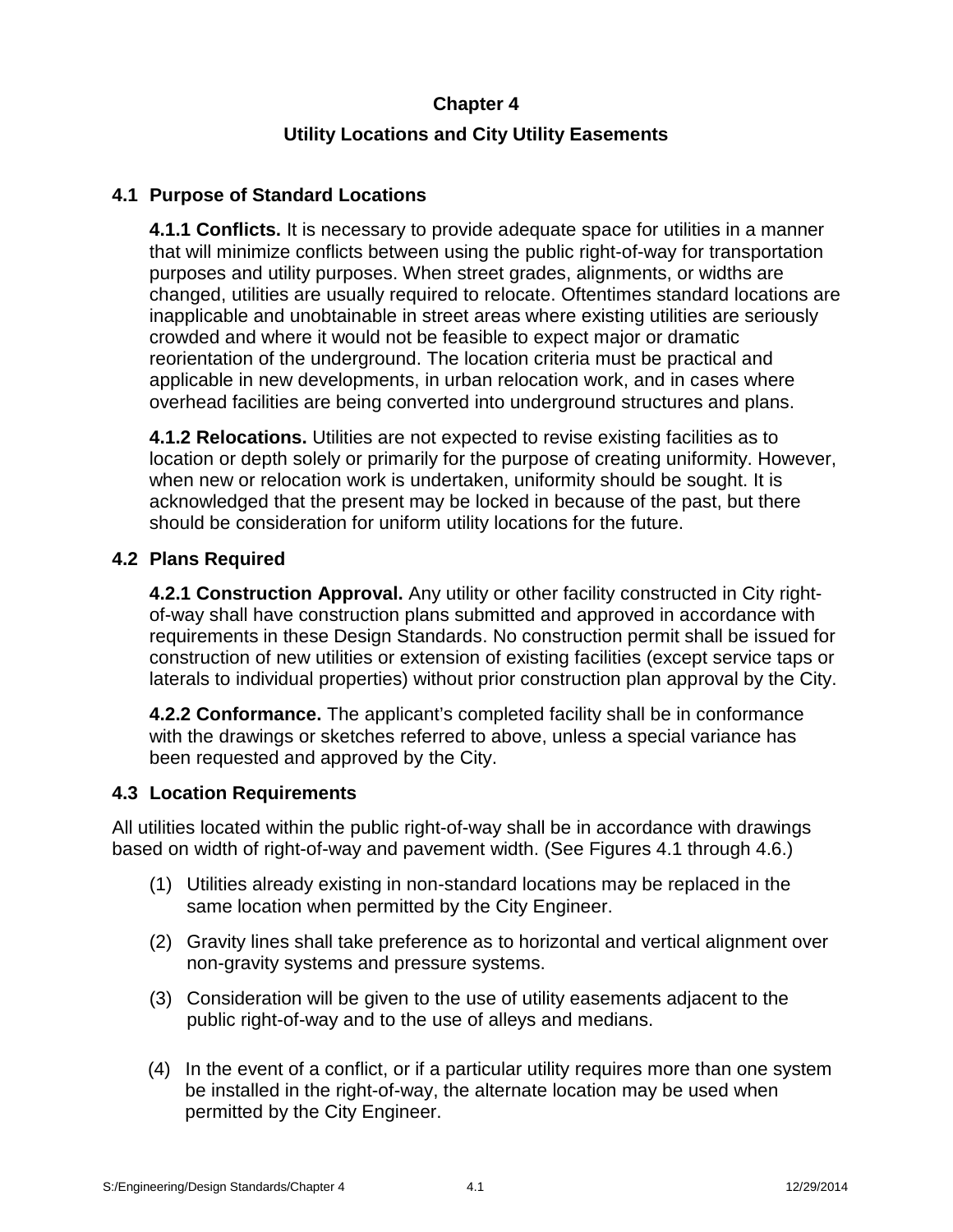- (5) Utilities shown are primarily for local distribution and collection. Large diameter lines may make it necessary to modify utility locations.
- (6) Storm sewer shall normally be located a minimum of 10' from center line of the Street. Any storm sewer 48 inches or larger in diameter shall be reviewed on a case- by-case basis.
- (7) Street trees placed between the curb and street side of sidewalk must not interfere with underground or overhead utilities.
- (8) Normally street lights will be placed on the same side of the street as the electric utility.
- (9) Street lights shall not be located closer than five (5) feet horizontally to fire hydrants.

### **4.4 Street Categories**

The City of Huron has developed a list of arterial and major collector streets where approval is required prior to any construction. All utility permits where work will be done in the street pavement or in the right-of-way and would require a lane closure, must be approved by the City Engineer. All proposed permits shall be submitted a minimum of 48 hours prior to construction and be accompanied by a traffic control plan. The street category list shall be maintained and revised as needed by the City Engineer's office.

### **4.5 City Utility Easements**

Easements for sanitary sewer, storm sewer, drainage, water main, and power shall be obtained when the utilities are to be constructed outside of the typical street right-of-way (ROW) on private property. Sanitary sewer, storm sewer, drainage, and water main easements shall have a minimum width of 20 feet. Additional width may be required by the City Engineer to ensure proper access for City maintenance equipment. When City utilities are to be located adjacent to one another, the minimum separation distance between the utilities shall be 10 feet. Power shall have a minimum easement width of  $10$  feet.

Easements shall be labeled specifically for the utility in which it is describing; for example:

Sanitary Sewer Easement Storm Sewer Easement Drainage Easement Water Main Easement Power Easement

**4.5.1** Easement for Sanitary Sewer, Storm Sewer, Drainage, Water Main, and/or Power. The easement form shall be used where the City utility is to be constructed on private property.

The most current version of the easement form shall be used and obtained from the Office of the City Engineer.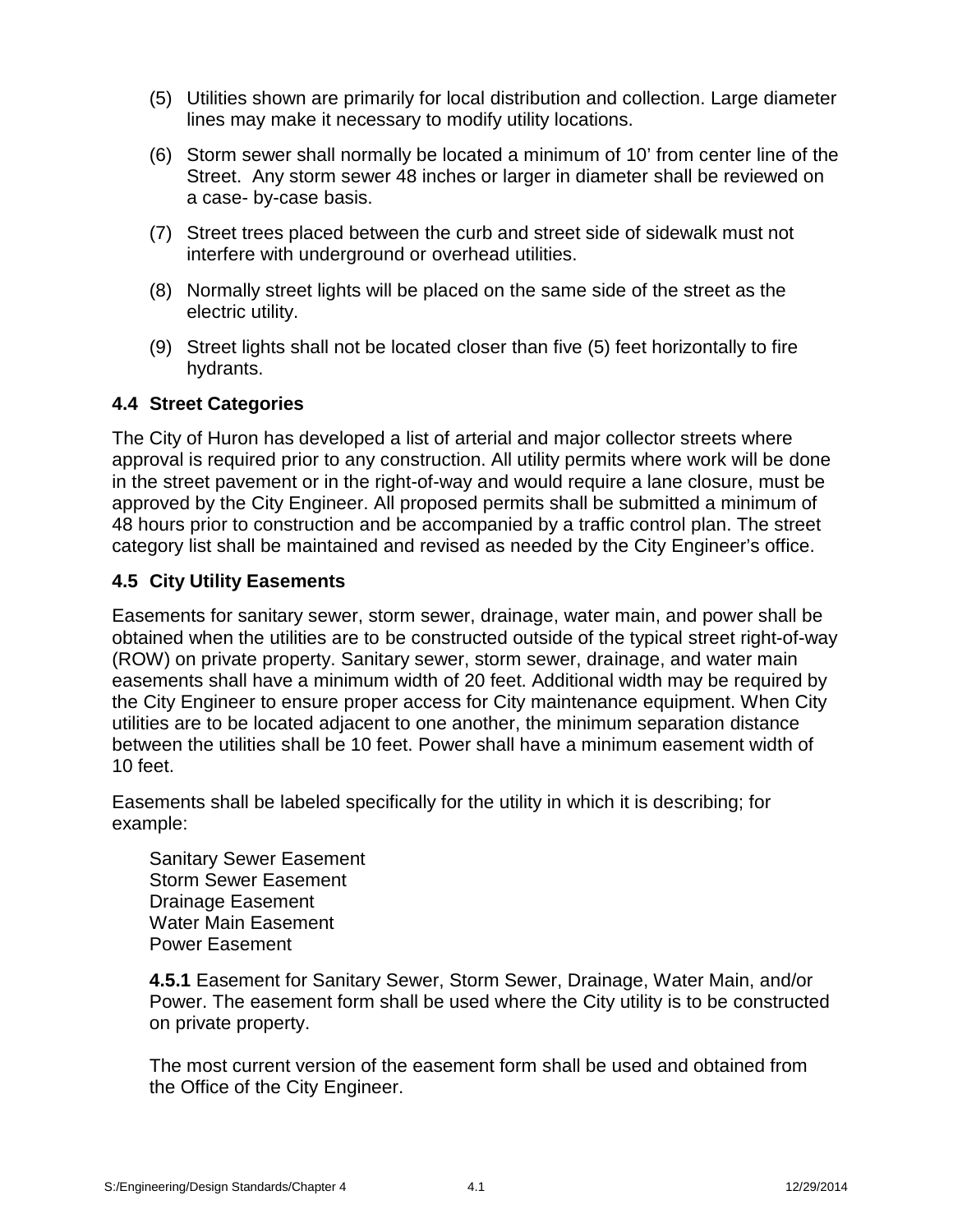**4.5.2** Construction Easement for Sanitary Sewer, Storm Sewer, Drainage, Water Main, and/or Power. The easement form shall be used with the appropriate description inserted when a temporary easement is required during construction.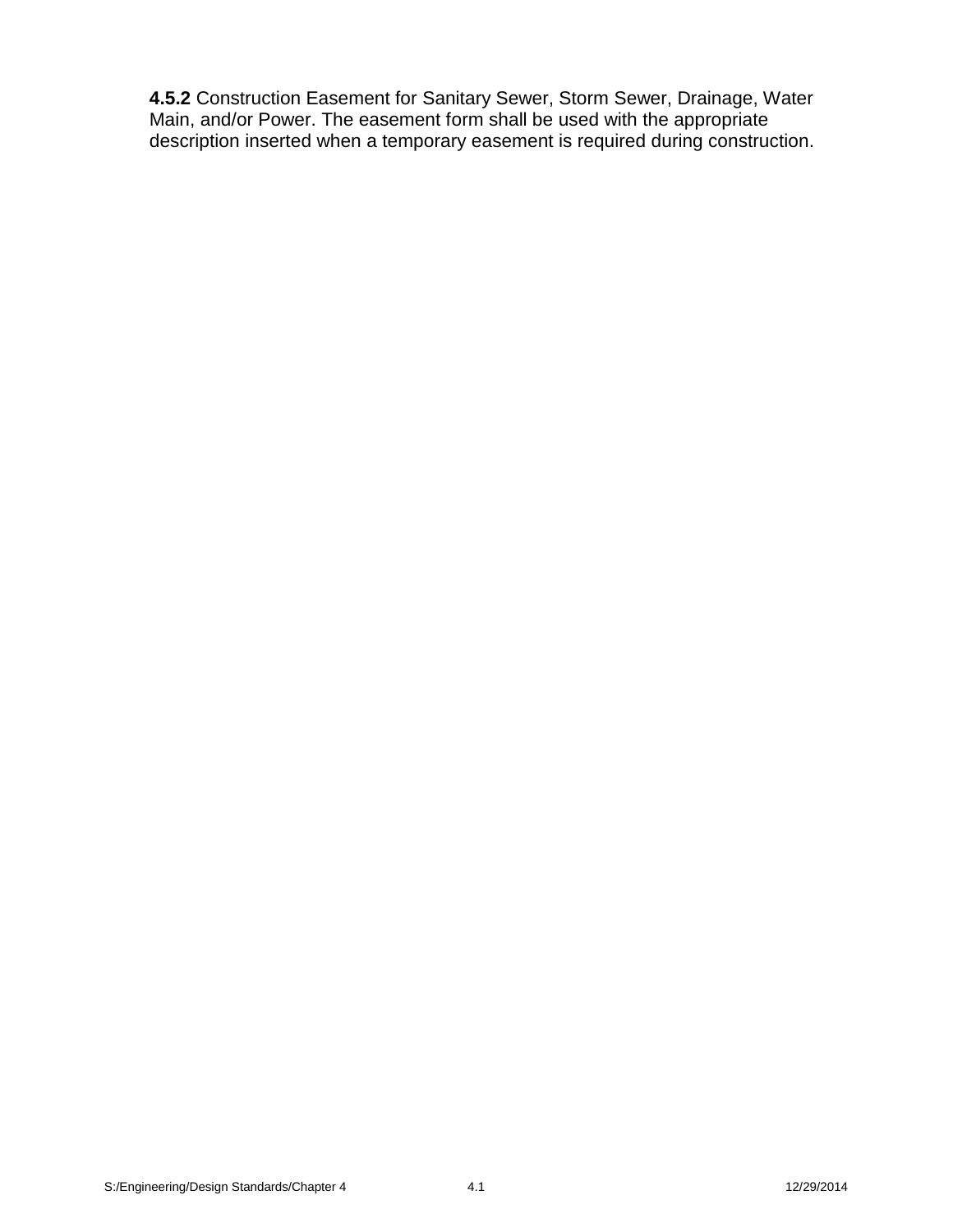

# 100' RIGHT OF WAY

### NOTES: l,

- Electric Co. & Telephone Co. have the Option of Placing Main Feeder Lines Under the<br>Sidewalk on the North & West Sides if Preferred.
- Gas Co. has the Option of Placing Main Feeder Lines Under the Sidewalk on the South &<br>East Sides if Preferred. ä
- All Utilities Shall Maintain a Minimum of 5' of Clearance from Fire Hydrants & Light Poles. ï
- Utility Co. shall have Approval from the City Engineer's Office Prior to Locating Their<br>Respective Utility Within the Alternate Utility Location or any Location which is not in<br>Compilance with this Standard.  $\blacksquare$
- Light Poles have been Set Back to 4' from Back of Curb to Allow Additional Clearance for<br>the Storm Sewer. ¥

| NORMAL DEPTH OF COVER |           |
|-----------------------|-----------|
| <b>STREET LIGHTS</b>  | 24°       |
| GAS                   | క్లి      |
| TELEPHONE             | $30 - 38$ |
| ELECTRICITY           | $30 - 42$ |
| <b>STORM SEWER</b>    | 24" MIN.  |
| SANITARY SEWER        | 60° MIN.  |
| WATER                 | z         |
| CABLE <sub>N</sub>    | $30 - 38$ |
| SUMP PUMP COLLECTOR   | ទ្        |

FIGURE 4.1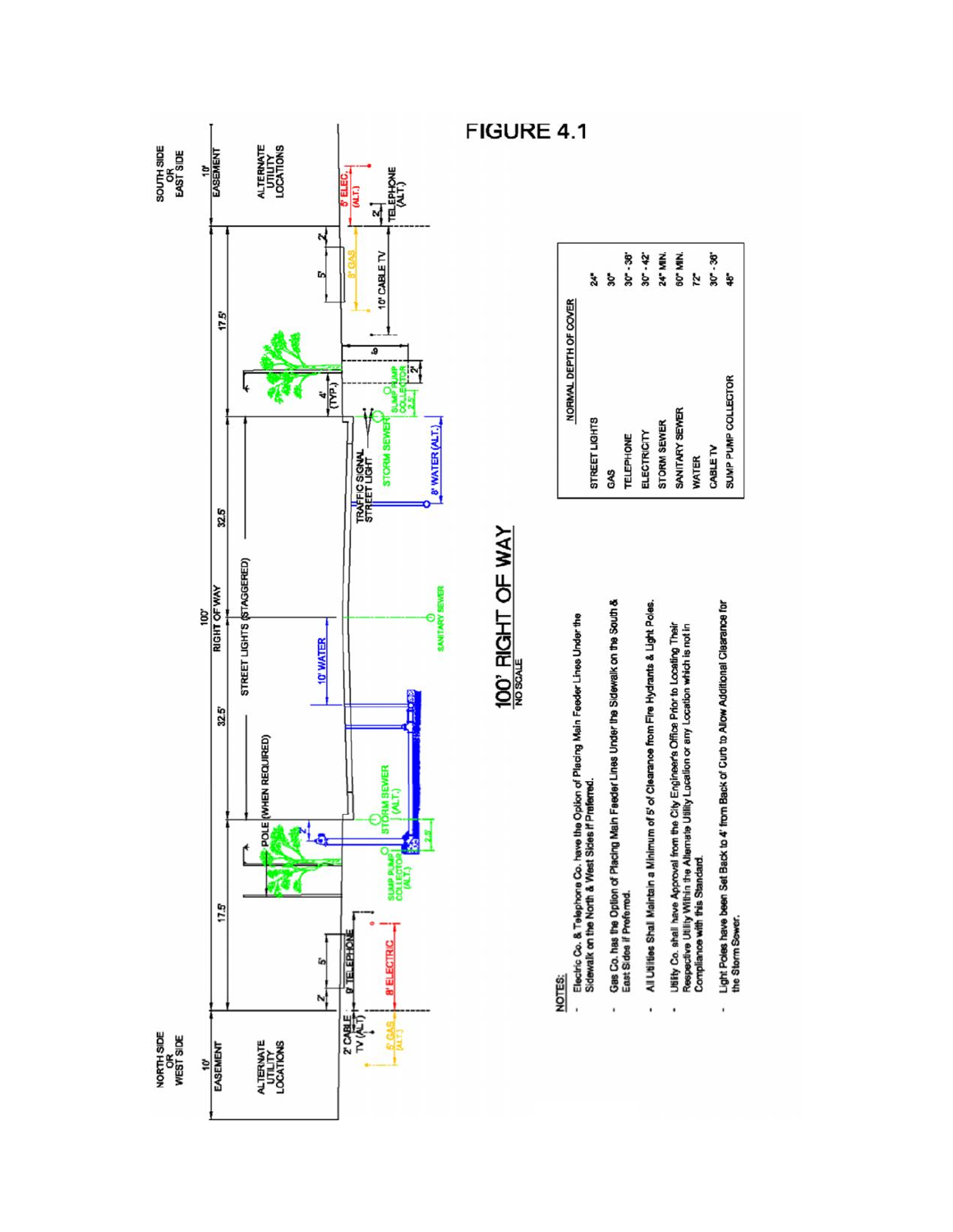S:/Engineering/Design Standards/Chapter 4  $\qquad \qquad 4.4$ 12/29/2014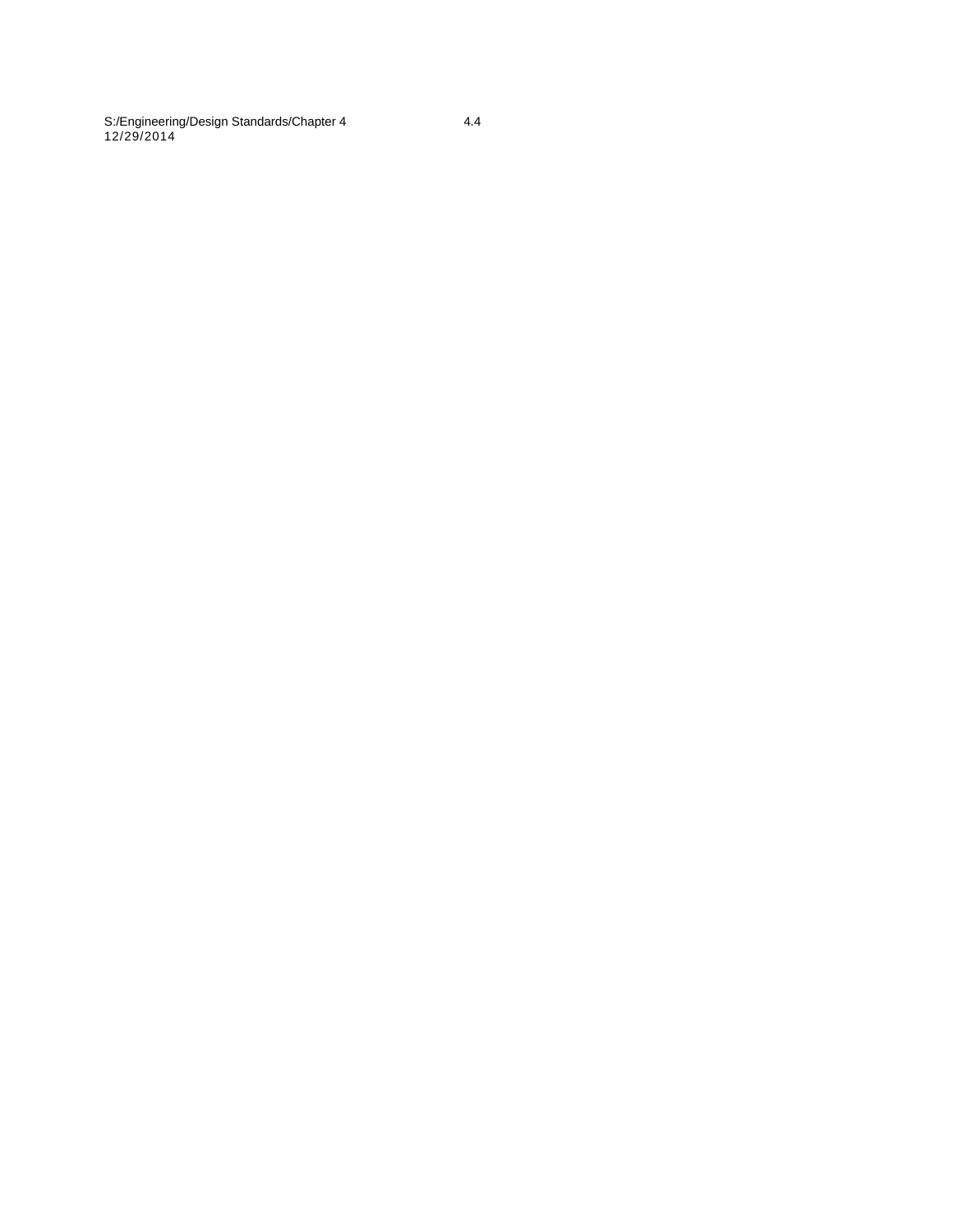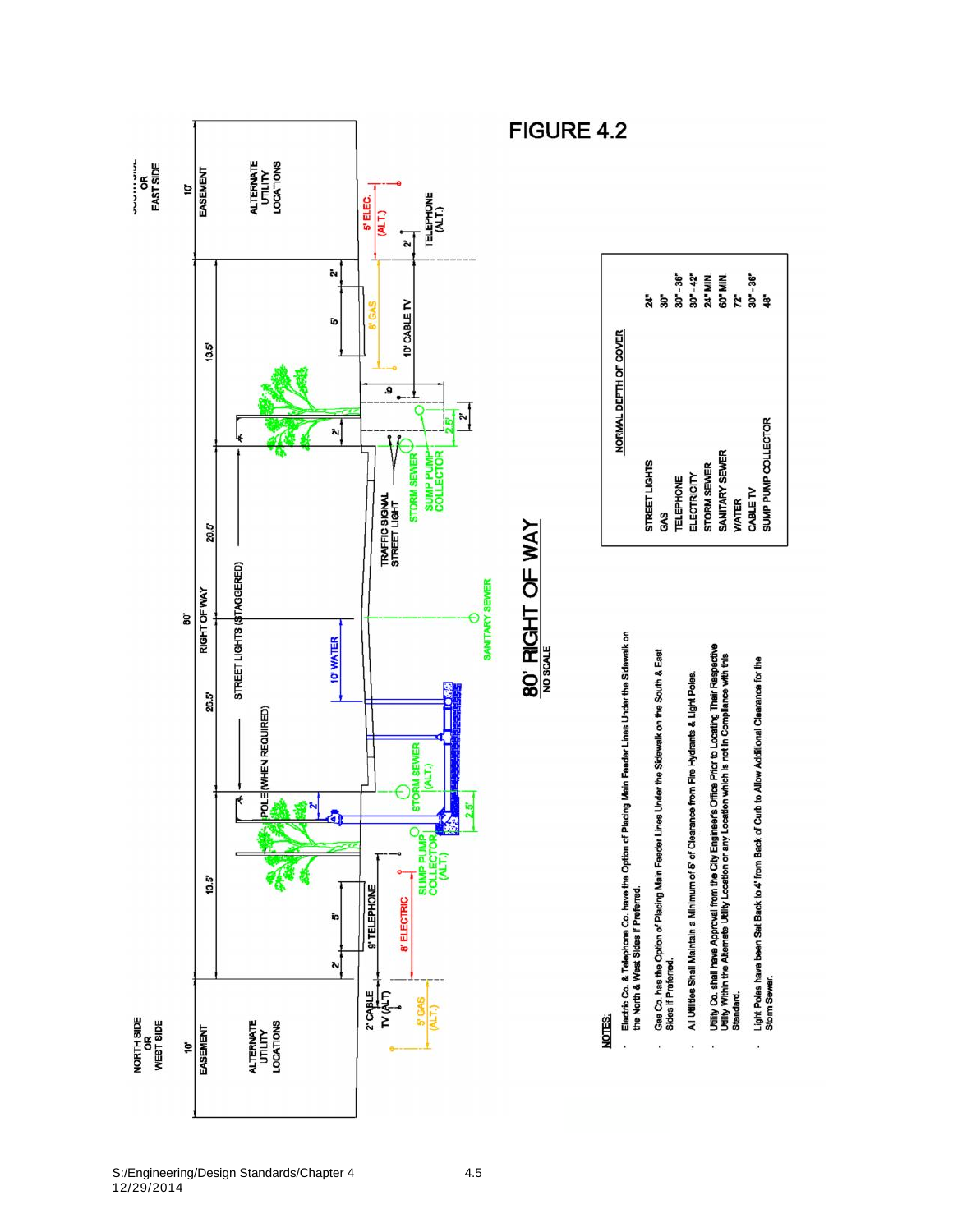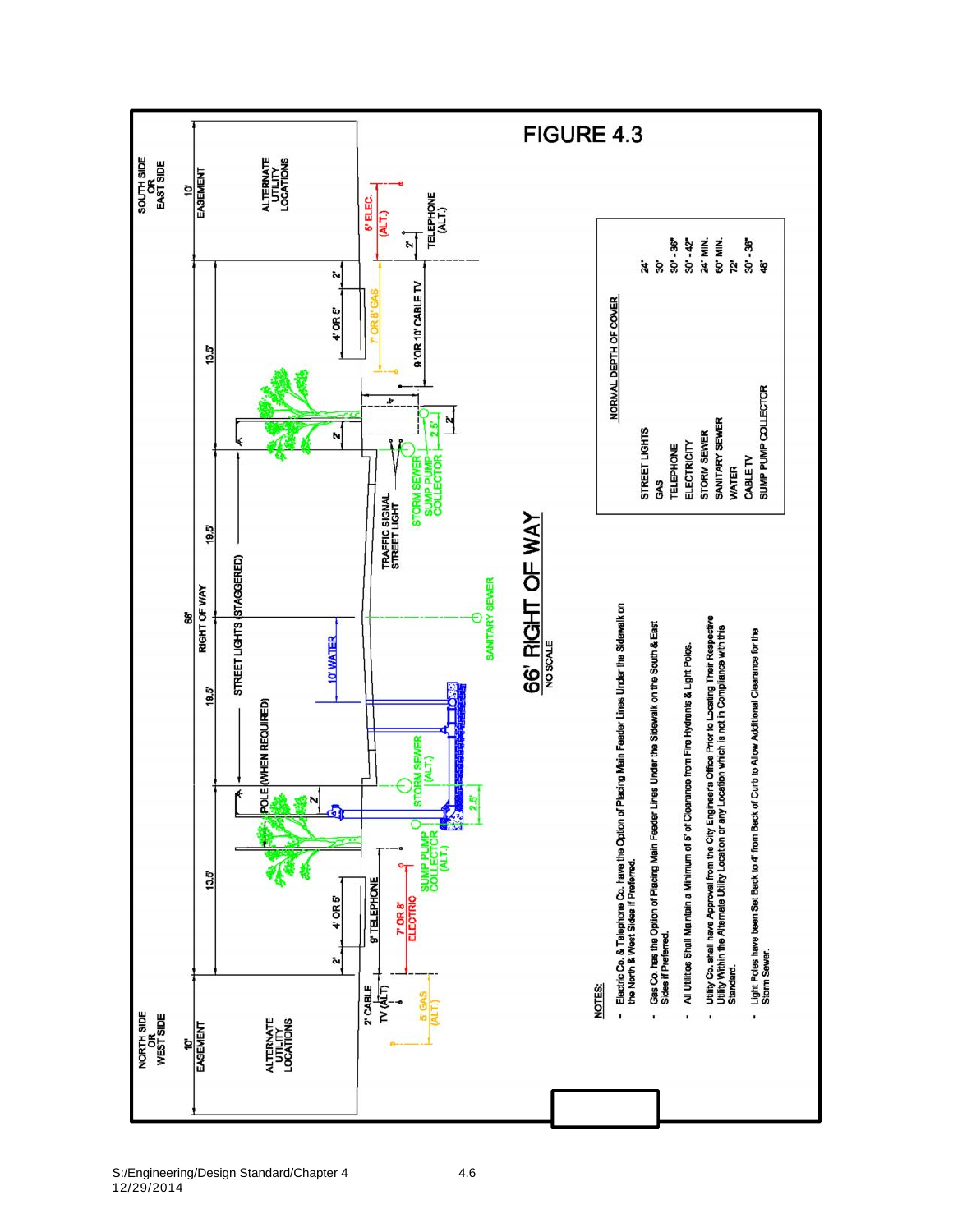

60' RIGHT OF WAY (33' back to back)

NOTES:

- Electric Co. & Telephone Co. have the Option of Placing Main Feeder Lines Under the Sidewalk on<br>the North & West Sides if Preferred.
- Gas Co. has the Option of Placing Main Feeder Lines Under the Sidewalk on the South & East<br>Sides if Preferred.
- All Utilities Shall Maintain a Minimum of 5' of Clearance from Fire Hydrants & Light Poles.
- Utility Co. shall have Approval from the City Engineer's Office Prior to Locating Their Respective<br>Utility Within the Alternate Utility Location or any Location which is not in Compilance with this<br>Standard.
- Light Poles have been Set Back to 4' from Back of Curb to Allow Additional Clearance for the<br>Storm Sewer.

| 72<br>ż.<br>ទ្ធ<br>NORMAL DEPTH OF COVER<br>SANITARY SEWER<br><b>STREET LIGHTS</b><br><b>STORM SEWER</b><br>ELECTRICITY<br>TELEPHONE<br>CABLE TV<br>WATER<br>GAS | $30" - 36"$<br>$30" - 42"$<br>$30" - 36"$<br>60" MIN.<br>24" MIN. |
|------------------------------------------------------------------------------------------------------------------------------------------------------------------|-------------------------------------------------------------------|
| 48"<br>SUMP PUMP COLLECTOR                                                                                                                                       |                                                                   |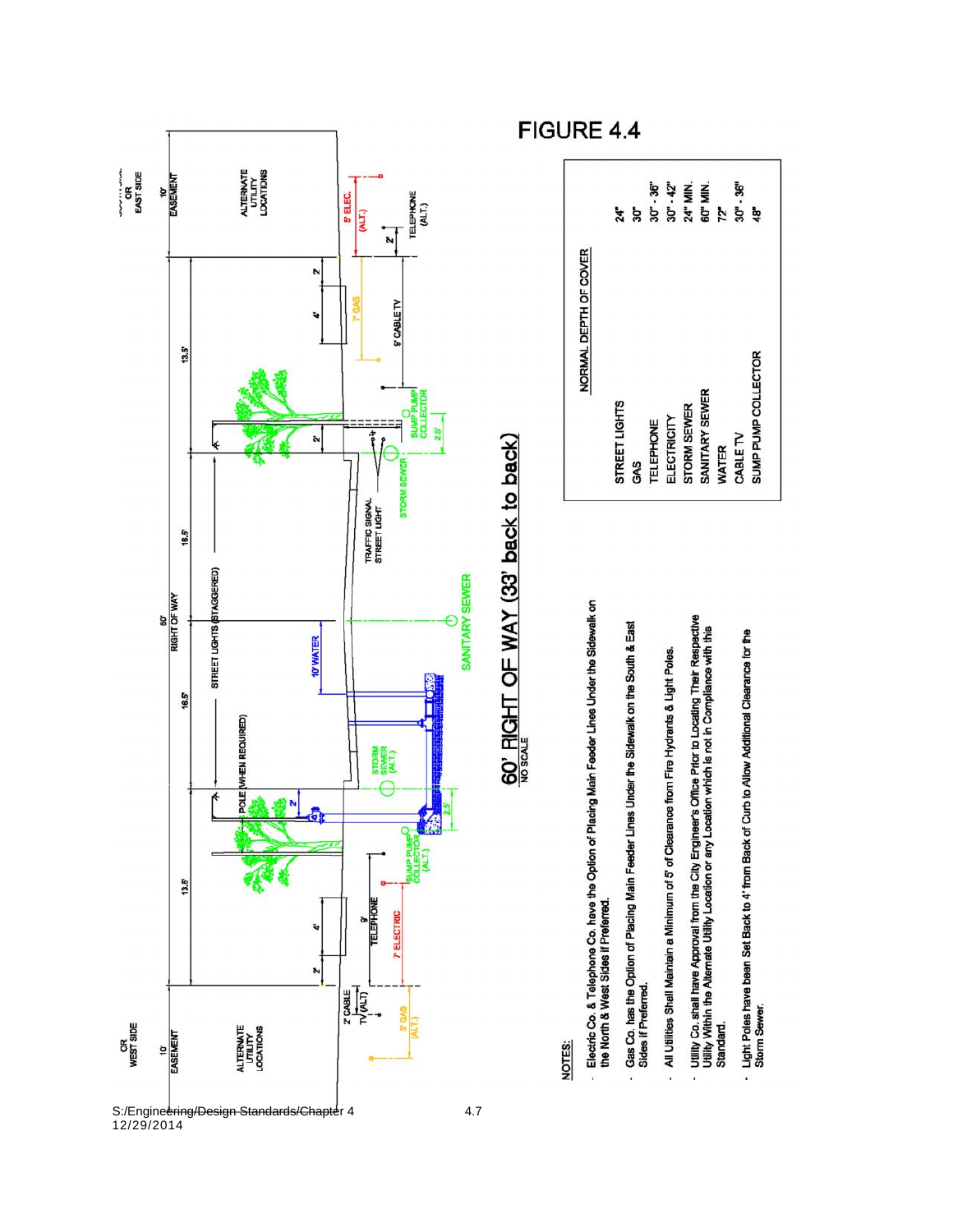